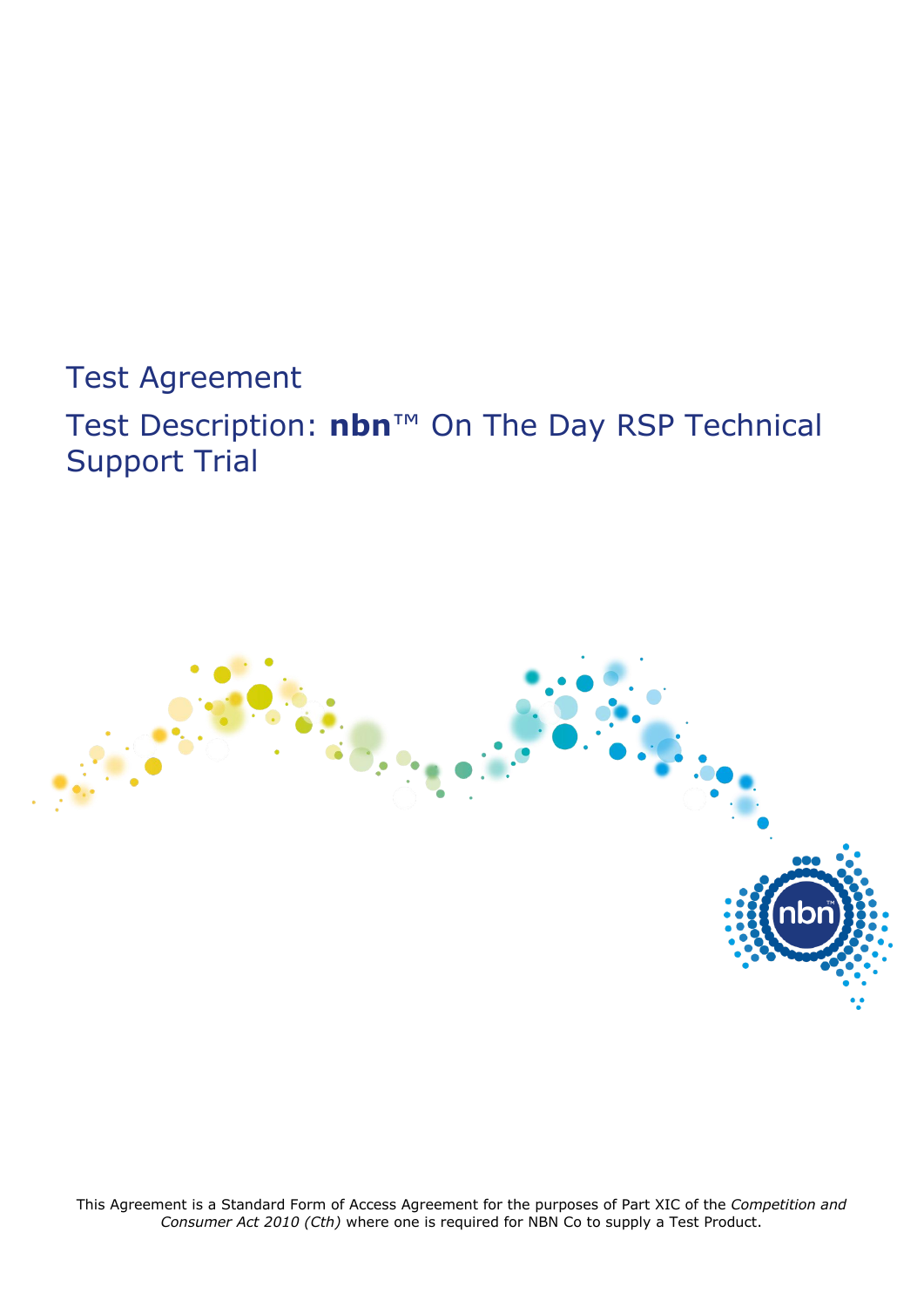# Test Agreement

# Test Description: **nbn**™ On The Day RSP Technical Support Trial

| <b>Nersion</b> | <b>Description</b>     | <b>Effective Date</b> |
|----------------|------------------------|-----------------------|
| 1.0            | Issued on 19 July 2019 | <b>Execution Date</b> |

#### **Copyright**

This document is subject to copyright and must not be used except as permitted below or under the *Copyright Act 1968* (Cth). You must not reproduce or publish this document in whole or in part for commercial gain without the prior written consent of **nbn**. You may reproduce and publish this document in whole or in part for educational or non-commercial purposes as approved by **nbn** in writing.

Copyright © 2019 **nbn** co Limited. All rights reserved. Not for general distribution.

#### **Disclaimer**

This document is provided for information purposes only. The recipient must not use this document other than with the consent of **nbn** and must make their own inquiries as to the currency, accuracy and completeness of this document and the information contained in it. The contents of this document should not be relied upon as representing **nbn**'s final position on the subject matter of this document, except where stated otherwise. Any requirements of **nbn** or views expressed by **nbn** in this document may change as a consequence of **nbn** finalising formal technical specifications, **nbn**'s ongoing internal reviews, or legislative and regulatory developments.

#### **Environment**

**nbn** asks that you consider the environment before printing this document.

2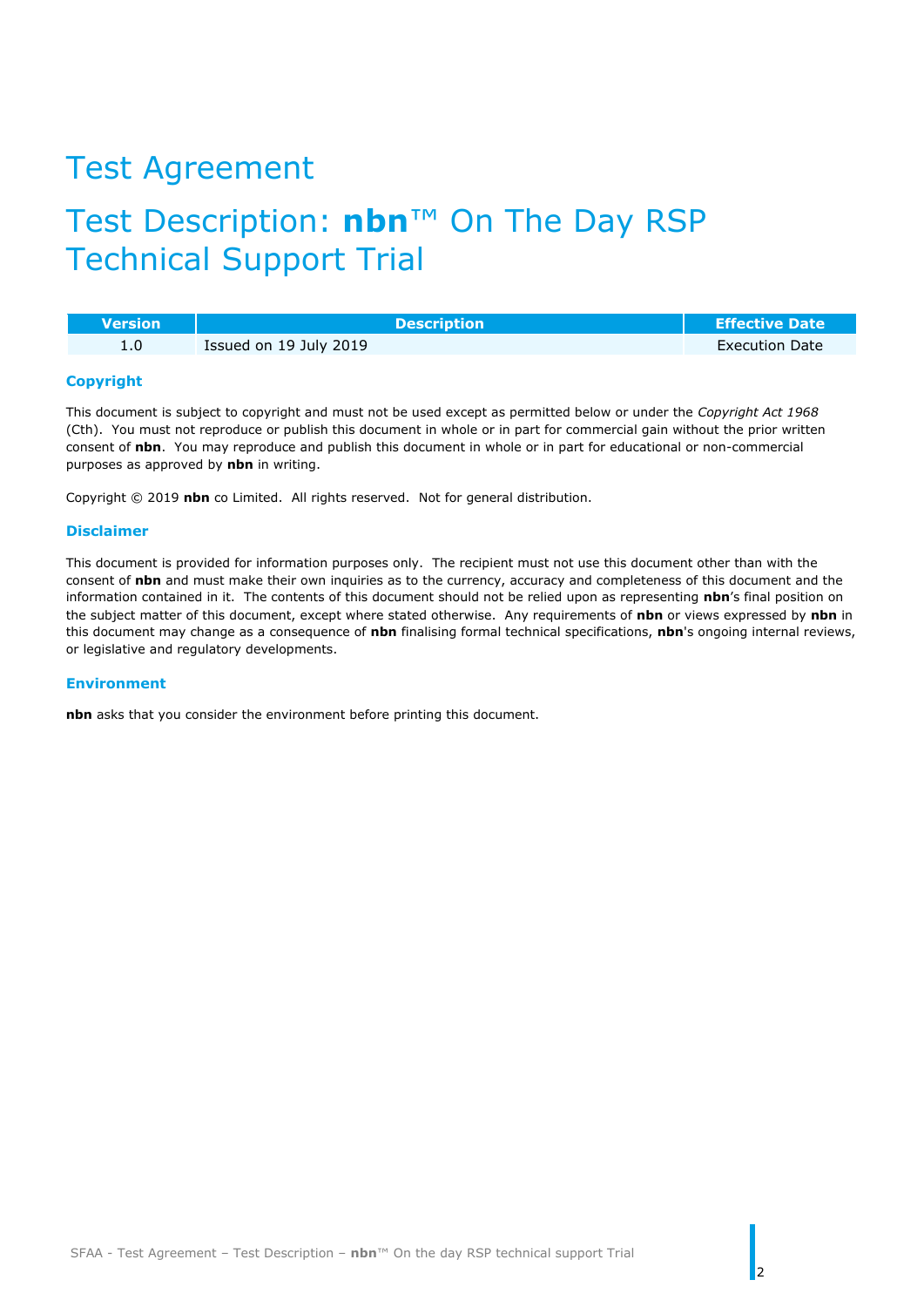# **Contents**

|    | <b>Parties</b>                           | 4              |
|----|------------------------------------------|----------------|
|    | <b>Background</b>                        | 4              |
| 1. | <b>Interpretation and definitions</b>    | 4              |
|    | Interpretation<br>1.1                    | 4              |
|    | Definitions<br>1.2                       | $\overline{4}$ |
| 2. | <b>Participation in the Test</b>         | 5              |
| з. | <b>Test Activities</b>                   | 5              |
| 4. | <b>General Obligations</b>               | 6              |
|    | Co-operation<br>4.1                      | 6              |
|    | 4.2<br><b>Test Contact</b>               | 7              |
|    | 4.3<br>Reports                           | 7              |
|    | <b>Test Results</b><br>4.4               | 7              |
| 5. | <b>Charges</b>                           | 7              |
| 6. | Term, termination and withdrawal         | 8              |
|    | Term and termination<br>6.1              | 8              |
|    | 6.2<br>Cancellation                      | 8              |
| 7. | <b>Liability exclusion</b>               | 8              |
| 8. | <b>Test Participant Acknowledgements</b> | 8              |
|    | Execution                                | 10             |

 $\vert$ <sub>3</sub>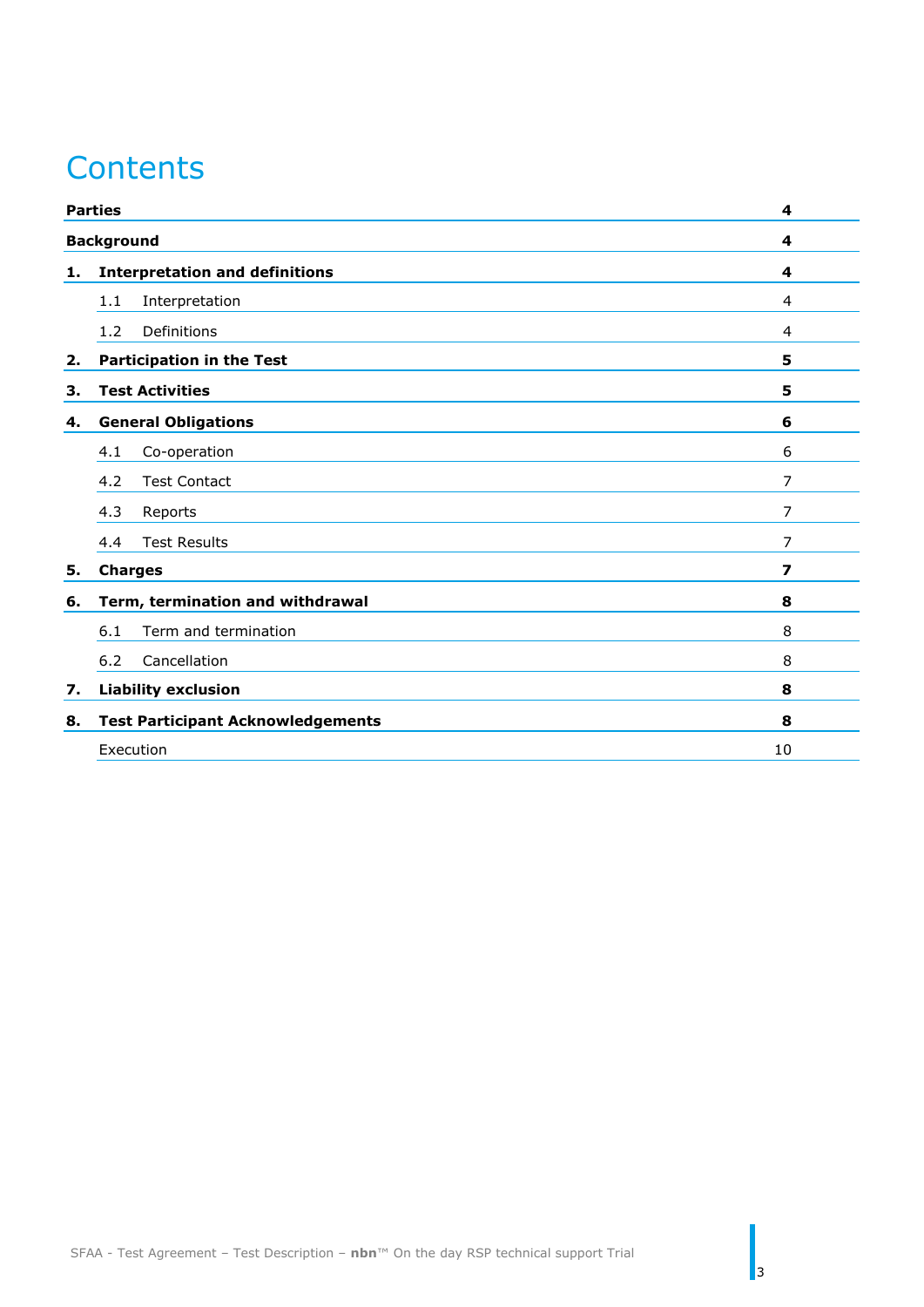# Test Agreement

# Test Description: **nbn**™ On the day RSP technical Support Trial

#### <span id="page-3-0"></span>Parties

- **nbn** co limited (ABN 86 136 533 741) of Level 11, 100 Arthur Street, North Sydney NSW 2060 (**nbn**);
- [Insert full legal name of Test Participant] (ABN [insert ABN]) of [insert registered address of Test Participant] (**Test Participant**)

### <span id="page-3-1"></span>**Background**

- A. **nbn** and Test Participant have entered into the Standard Test Terms.
- B. This document constitutes a Test Description for the purposes of the Standard Test Terms.
- C. The purpose of the Test is for **nbn** to test the On The Day Technical Support capability with the Test Participant to improve their connect experience for business services.

## <span id="page-3-2"></span>1. Interpretation and definitions

### <span id="page-3-3"></span>1.1 Interpretation

For the purposes of this Test Description:

- (a) any capitalised term used but not defined in this Test Description has the meaning given to that term in the Standard Test Terms unless expressly specified otherwise; and
- (b) any capitalised term used but not defined in this Test Description or the Standard Test Terms has the meaning given to that term in the standard form of access agreement version of the WBA published on the **nbn** website (**WBA SFAA**).

### <span id="page-3-4"></span>1.2 Definitions

In this Test Description:

**Agreement** means the Standard Test Terms, this Test Description and an applicable Test Plan, together with any Supporting Documents.

**On The Day Technical Support** means the Test Activities provided by **nbn** to the Test Participant under clause [3\(a\).](#page-4-2)

**Standard Test Terms** means the agreement entitled "Test Agreement – Standard Test Terms" entered into between **nbn** and Test Participant.

**Supporting Document** means any document notified to Test Participant by **nbn** that details instructions, policies and procedures regarding the Test Activities.

**Test Activities** means the activities set out in section 3 of this document.

**Test Commencement Date** means August 1, 2019 or such other date as varied by **nbn** in accordance with clause [6.1\(b\).](#page-7-5)

4

SFAA - Test Agreement – Test Description – **nbn**™ On the day RSP technical support Trial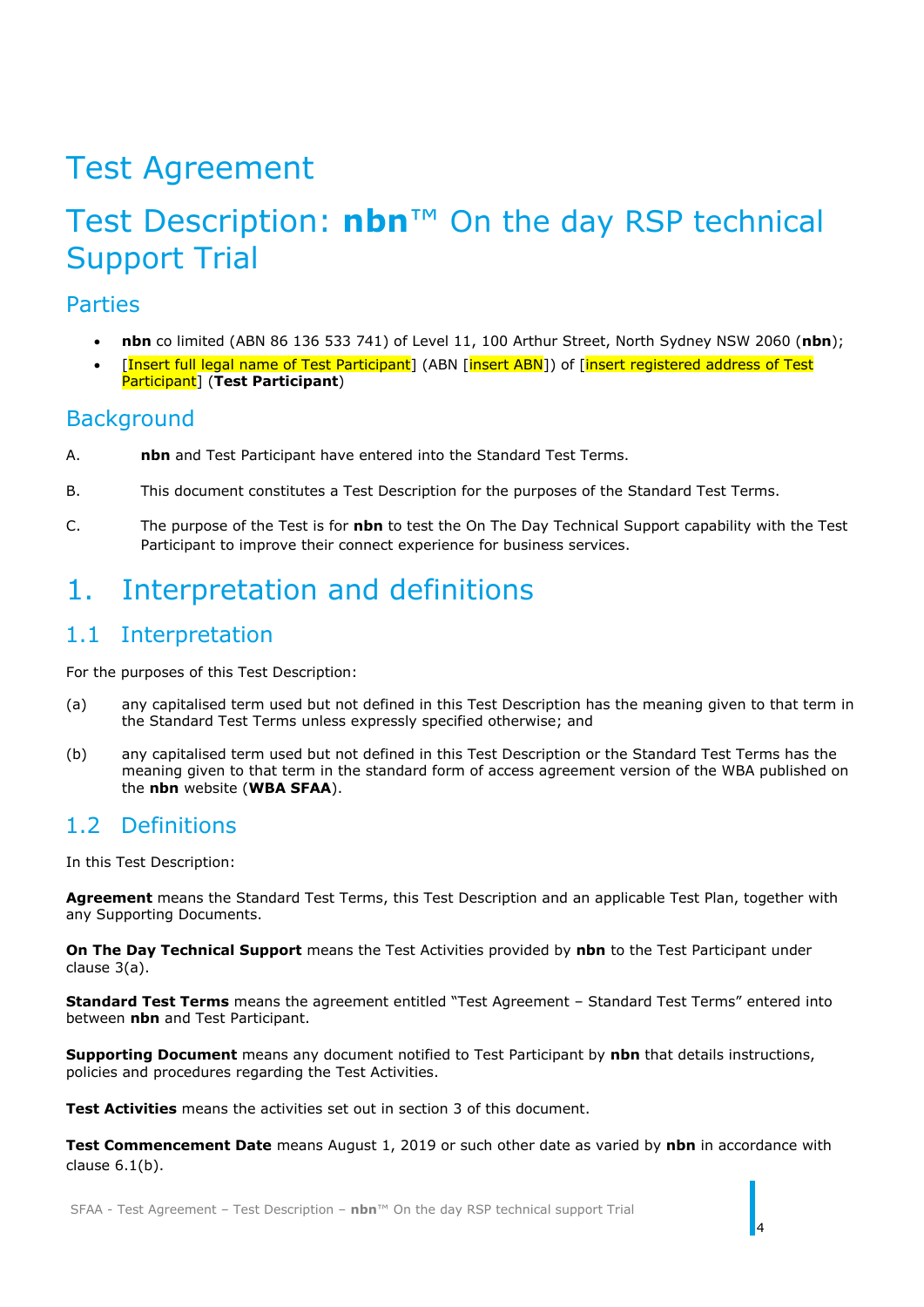**Test Contact** means each person appointed by **nbn** and Test Participant as:

- (a) their single central contact point regarding the Test; and
- (b) any additional people appointed as contact points in relation to specific matters regarding the Test (such as operational or technical issues).

**Test Expiry Date** means January 31, 2020 or such other date as varied by **nbn** in accordance with clause [6.1\(b\).](#page-7-5)

## <span id="page-4-0"></span>2. Participation in the Test

- (a) To participate in this Test, Test Participant must:
	- (i) be a party to a WBA;
	- (ii) have entered into the Standard Test Terms and this Test Description;
	- (iii) have completed the relevant on-boarding and certification activities required by **nbn** for this Test;
	- (iv) at all such times, be fully compliant with the terms of its WBA;
	- (v) acquired **nbn**™ Ethernet (FTTN) and/or **nbn**™ Ethernet (FTTB) services from **nbn** to support the running of a business; and
	- (vi) have active AVCs.
- (b) If Test Participant ceases to comply with the any of the conditions in clause 2(a) at any time during the Test Period, **nbn** may immediately do any one or more of the following things:
	- (i) exclude Test Participant from the Test; and/or
	- (ii) terminate this Agreement.
- (c) **nbn** may, without limiting clause 6, amend or replace this Test Description or any Supporting Document by giving 10 Business Days' notice to Test Participant.

## <span id="page-4-1"></span>3. Test Activities

- <span id="page-4-2"></span>(a) Following the assessment of an issue with an Ordered Product within scope of this Test, **nbn**, at its discretion, will determine which **Test Activities** to undertake in order to address the issue. These **Test Activities** may include, but not limited to, the following tasks:
	- (i) perform live troubleshooting with the Test Participant field technician, including running tests, checking for multiple MDF's, and checking for order, address, and physical asset mismatches;
	- (ii) provide copper cable details and MDF Vertical Pair details to the Test Participant field technician by conducting a thorough review of inventory records and previous site and copper pair history;
	- (iii) remotely inject tone from the node where the Test Participant field technician has a Butinski test tool and there is a potential to locate or verify the integrity of the pair using this method;
	- (iv) perform live FTTB DSLAM swaps where the service has been built to the incorrect MDF or Node;
	- (v) advise the Test Participant field technician or Test Participant operator when a trouble ticket needs to be raised to **nbn** in cases where On the Day support has been unable to resolve the problem; and
	- (vi) provide case management for trouble tickets raised where On the Day support was unsuccessful and the trouble ticket is raised within 2 Business Days following the associated support call.

5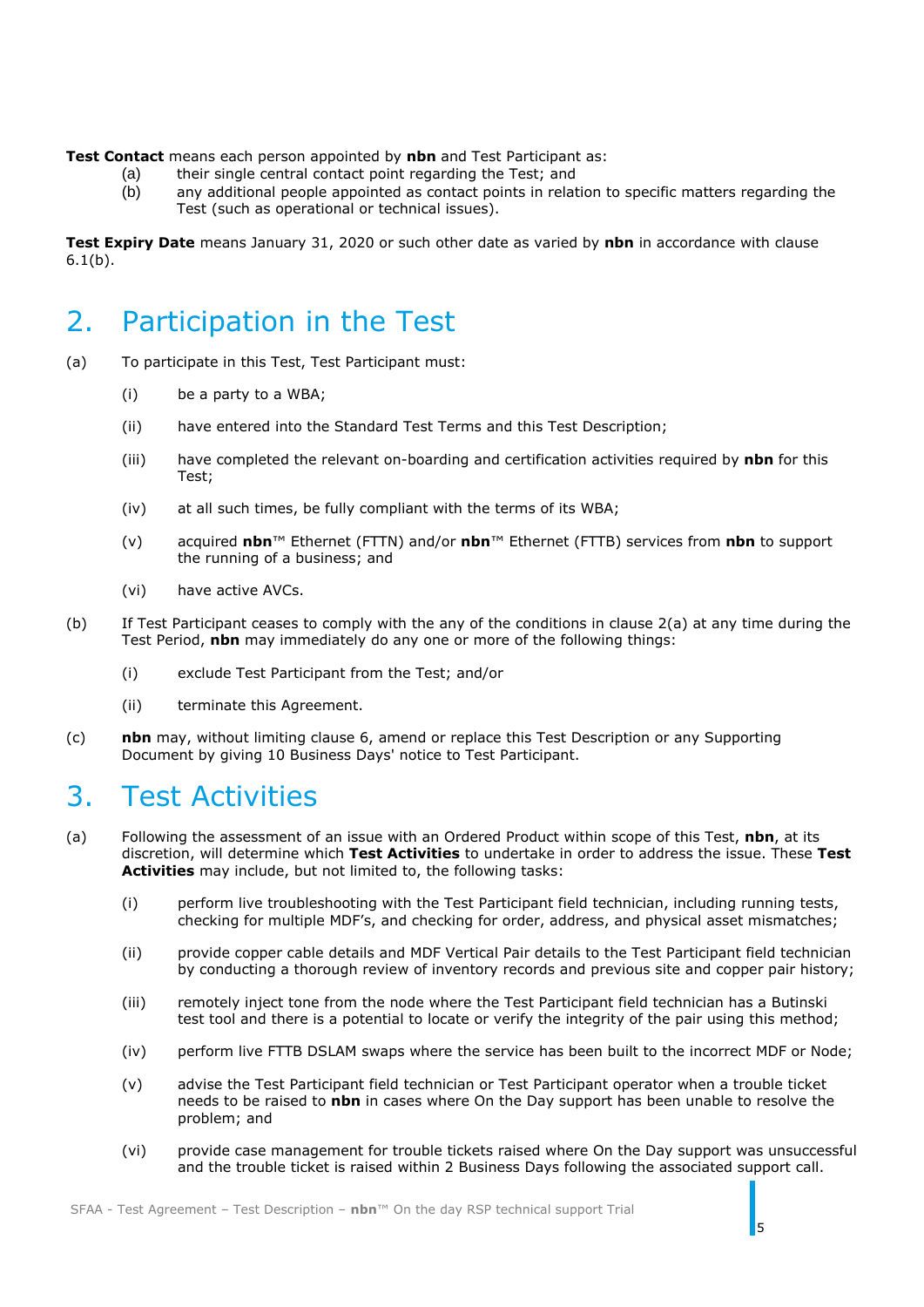# <span id="page-5-0"></span>4. General Obligations

### <span id="page-5-1"></span>4.1 Co-operation

#### (a) **Test Participant** must ensure that:

- (i) the Test Participant field technician must be on site and have access to the **nbn** network boundary point at the End User premises;
- (ii) the Test Participant field technician has appropriate copper testing equipment on site, including at a minimum a known working **nbn** compatible VDSL modem to verify line sync;
- (iii) identification is provided in the form of a name or operating number;
- (iv) a **nbn** order reference number, AVC, or Test Participant reference number as used in the **nbn** Connect Order;
- (v) the correct address and business name of the End User can be verified;
- (vi) the Test Participant field technician is supplied with all instructions, processes, and contact numbers for requirements that are outside the scope of the **nbn** On The Day Technical Support team;
- (vii) a trouble ticket is raised to **nbn** where the On The Day Technical Support has identified that a **nbn** field technician will be required to resolve the issue;
- (viii) all order checks are complete and reasonable troubleshooting as described in the [NEBS on FTTB](file://///nbnco.local/filestore/SYD-Users/scottordner/Desktop/NEBS%20on%20FTTB%20and%20FTTN%20Test%20&%20Diagnostic%20Checklist)  [and FTTN Test & Diagnostic Checklist;](file://///nbnco.local/filestore/SYD-Users/scottordner/Desktop/NEBS%20on%20FTTB%20and%20FTTN%20Test%20&%20Diagnostic%20Checklist) and
- (ix) they are available for regular governance meetings with **nbn** to discuss trial feedback, data, and performance.

#### (b) The **Test Participant** will:

- (i) perform any integration and acceptance testing activities as required by **nbn** from time to time; and
- <span id="page-5-2"></span>(ii) support and assist **nbn** with the conduct of this Test including by:
	- (A) undertaking Test related activities (including manual processes) in timeframes determined by **nbn** (acting reasonably) and notified to Test Participant;
	- (B) providing dedicated resources to work with **nbn** to resolve issues that may arise during this Test;
	- (C) working collaboratively with **nbn** to refine this Test;
	- (D) notifying **nbn** of any matter which Test Participant considers to be a material error, defect or deficiency in the products, processes or procedures the subject of this Test, as soon as reasonably practicable after becoming aware of that material error, defect or deficiency;
	- $(E)$  without limiting clause [4.1\(b\)\(ii\)\(D\),](#page-5-2) providing feedback for the purposes of improving the products, processes or procedures the subject of this Test; and
	- (F) performing any other activities as required by an applicable Test Plan as updated from time to time.

6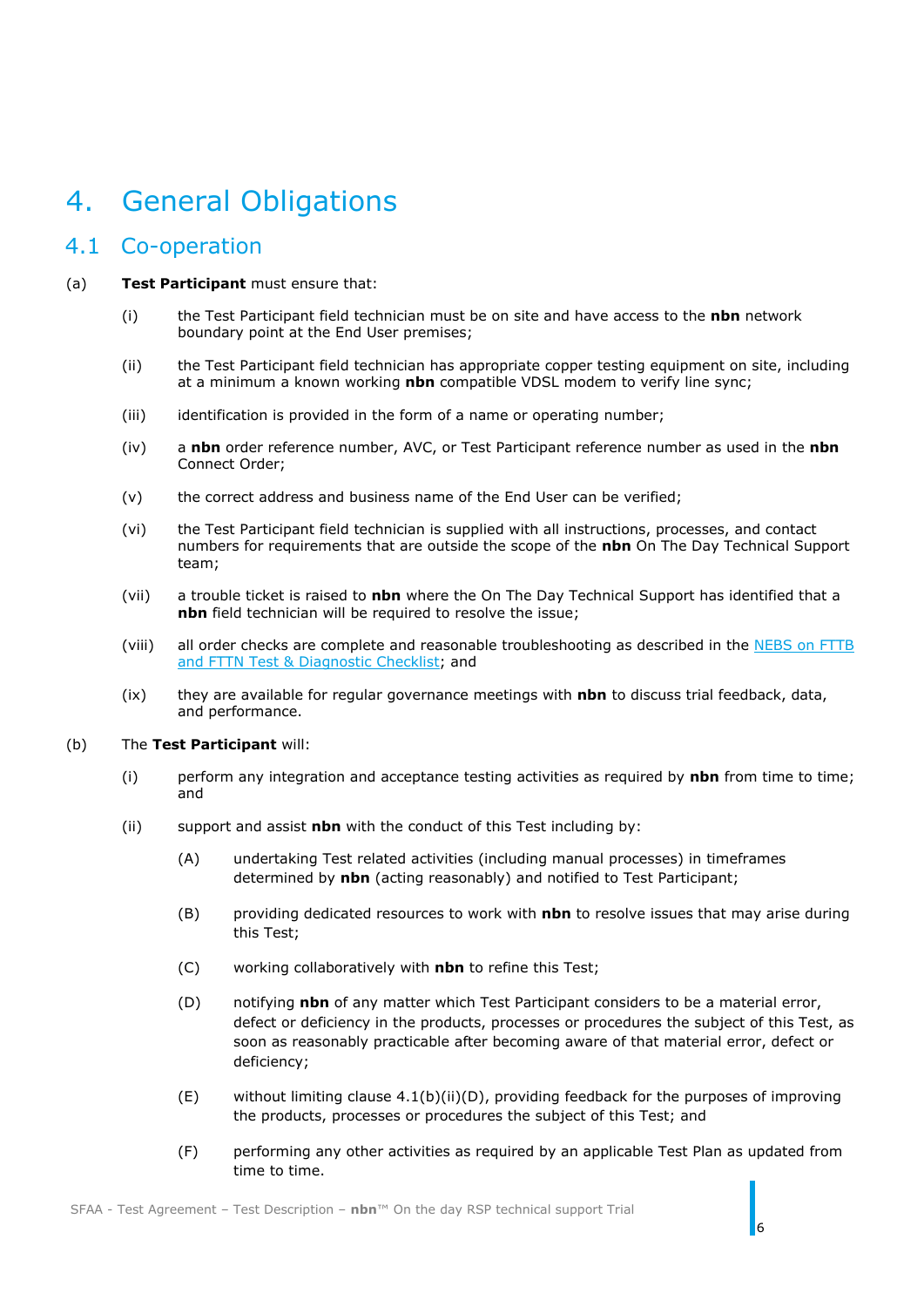#### (c) **nbn** will provide:

- (i) a dedicated **nbn** On The Day Technical Support team that a Test Participant field technician can contact in the event of technical issues during a connection to the **nbn** network;
- (ii) On The Day Technical Support to Test Participant field technicians, customers may dial 1300 626 999 (Option 3), between 8:00 – 19:00 AEST (8:00 – 20:00 AEST during daylight savings) – Monday to Friday for assistance;
- (iii) case management for trouble tickets raised as part of the trial, where On The Day Technical Support was unsuccessful and the trouble ticket is raised within 2 Business Days following the associated support call;
- (iv) collaboration with the Test Participant to analyse the data collected during the activities described above, to inform further improvements to **nbn**'s and the Test Participant's connection processes; and
- (v) data capture, reporting and analysis of all calls for governance and provide this information to the respective Test Participants on a weekly basis.

### <span id="page-6-0"></span>4.2 Test Contact

- (a) Whenever requested by **nbn**, the Test Participant must make its Test Contacts available to meet with **nbn**'s Test Contacts (either in person, by phone or by videoconference) to discuss any matters relating to this Test.
- (b) **nbn** and Test Participant will provide telephone and email contact details of their Test Contacts to each other prior to the start of this Test and maintain and provide updates to these contact details for the duration of the Term.

#### <span id="page-6-1"></span>4.3 Reports

(a) Test Participant must provide **nbn** with feedback and reporting in the form, and at the times, defined in the onboarding pack provided to the Test Participant, as may be amended from time to time.

#### <span id="page-6-2"></span>4.4 Test Results

The following test results will be captured as a part of this Test:

- (a) the volume of calls, outcome of each call, average handling time, successful connection of the service while on call, unsuccessful connection with trouble ticket required, or other outcome such as incorrectly ordered;
- (b) basic data such as the service identifier, Test Participant, callers name, End User business name and address, connect order type, call duration, and trouble ticket number if applicable; and
- (c) problem data such as reason for call, solutions attempted and provided, root cause analysis on drivers for the call, and reasons behind the unsuccessful on the day connections where a trouble ticket was required.

7

## <span id="page-6-3"></span>5. Charges

- (a) Applicable charges under the **nbn™** Ethernet Price List will continue to apply.
- (b) Each party to the Agreement will bear its own costs of participating in the Test.
- (c) Otherwise, no other charges will apply to the Test.

SFAA - Test Agreement – Test Description – **nbn**™ On the day RSP technical support Trial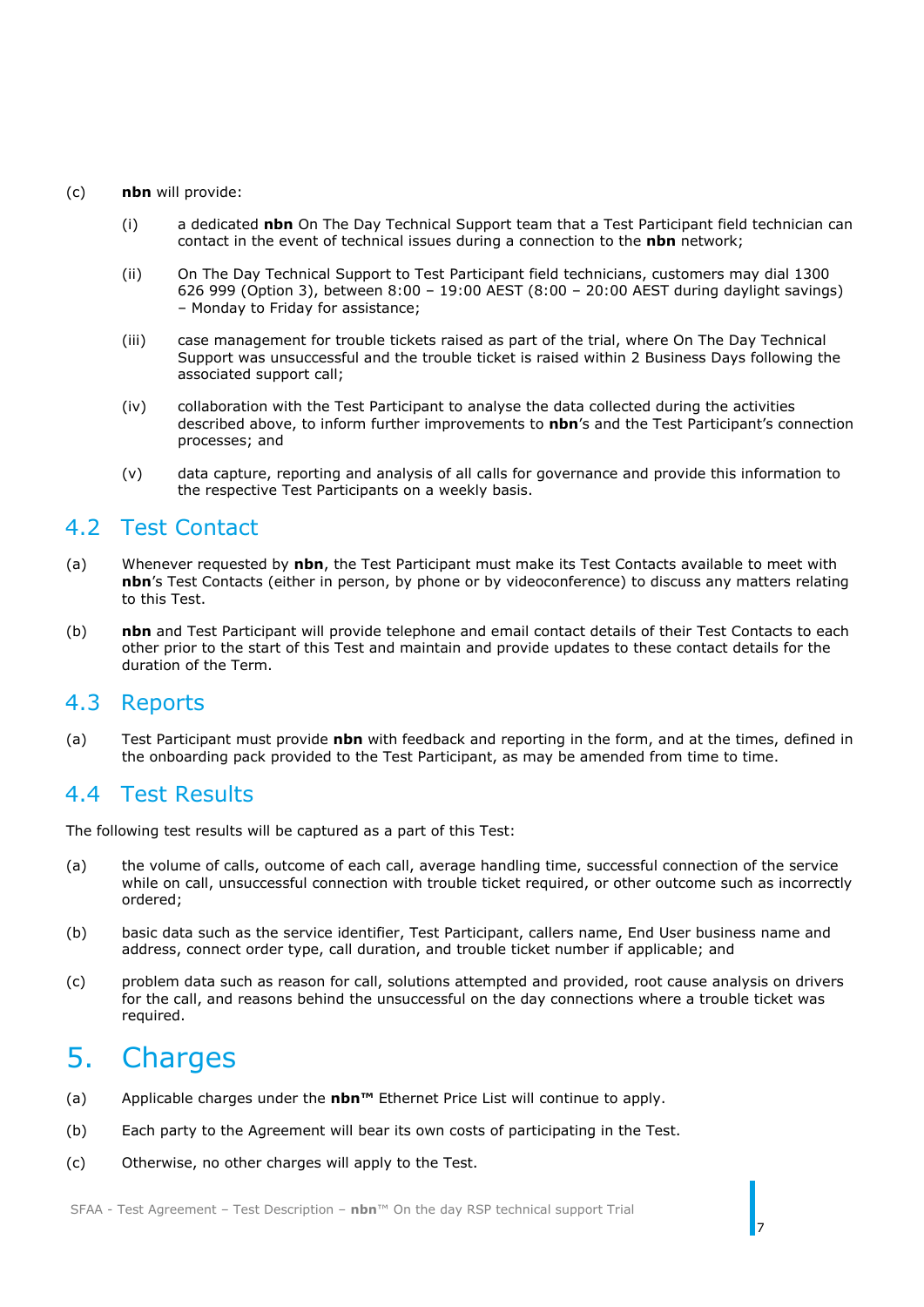## <span id="page-7-0"></span>6. Term, termination and withdrawal

### <span id="page-7-1"></span>6.1 Term and termination

- (a) The parties will perform Test Activities:
	- (i) starting on or after the Test Commencement Date; and
	- (ii) stopping on the Test Expiry Date unless cancelled earlier by **nbn** in accordance with the Agreement.
- <span id="page-7-5"></span>(b) **nbn** may vary the Test Commencement Date and/or Test Expiry Date on no less than 5 Business Days' notice.

### <span id="page-7-2"></span>6.2 Cancellation

Without limiting **nbn**'s rights under the Standard Test Terms, if the Test Participant breaches any provision of this Agreement during the Term (including failing to comply with any condition in clause [2\)](#page-4-0), **nbn** may immediately:

- (a) cancel Test Participant's participation in any Test or any part of any Test under this Test Description;
- (b) terminate this Test Description; and
- (c) terminate this Agreement.

## <span id="page-7-3"></span>7. Liability exclusion

- <span id="page-7-6"></span>(a) Notwithstanding anything in the Standard Test Terms, to the full extent permitted by law, Test Participant:
	- (i) must not make a Claim against **nbn** for any Loss suffered or incurred by Test Participant in relation to this Test, the Test Products or this Agreement;
	- (ii) releases and forever discharges **nbn** from all Claims and Liabilities which Test Participant has (or at any time might have or may have had) in relation to this Test, the Test Products or this Agreement; and
	- (iii) indemnifies and holds each of the **nbn** Indemnified Parties harmless in respect of any Loss suffered or incurred as a result, or in connection with the supply of the Test Products other than in respect of **nbn**'s confidentiality obligations under this Agreement.
- (b) To the extent that clause [7\(a\)](#page-7-6) does not operate to exclude or limit a party's liability or to indemnify a party against Loss, clauses 10 to 11 of the Standard Test Terms will apply.

# <span id="page-7-4"></span>8. Test Participant Acknowledgements

Test Participant warrants and agrees that:

- (a) Test Participant has made and has relied on its own investigations, enquiries, knowledge and expertise in respect of all Tests and this Agreement and its own evaluation of any material provided by **nbn** to Test Participant or its Personnel including before the date of this Agreement;
- (b) as part of its investigations and enquiries in respect of all Tests and this Agreement, Test Participant or its Personnel have had access to all documents and information they have requested from **nbn** or its Personnel;

 $\overline{8}$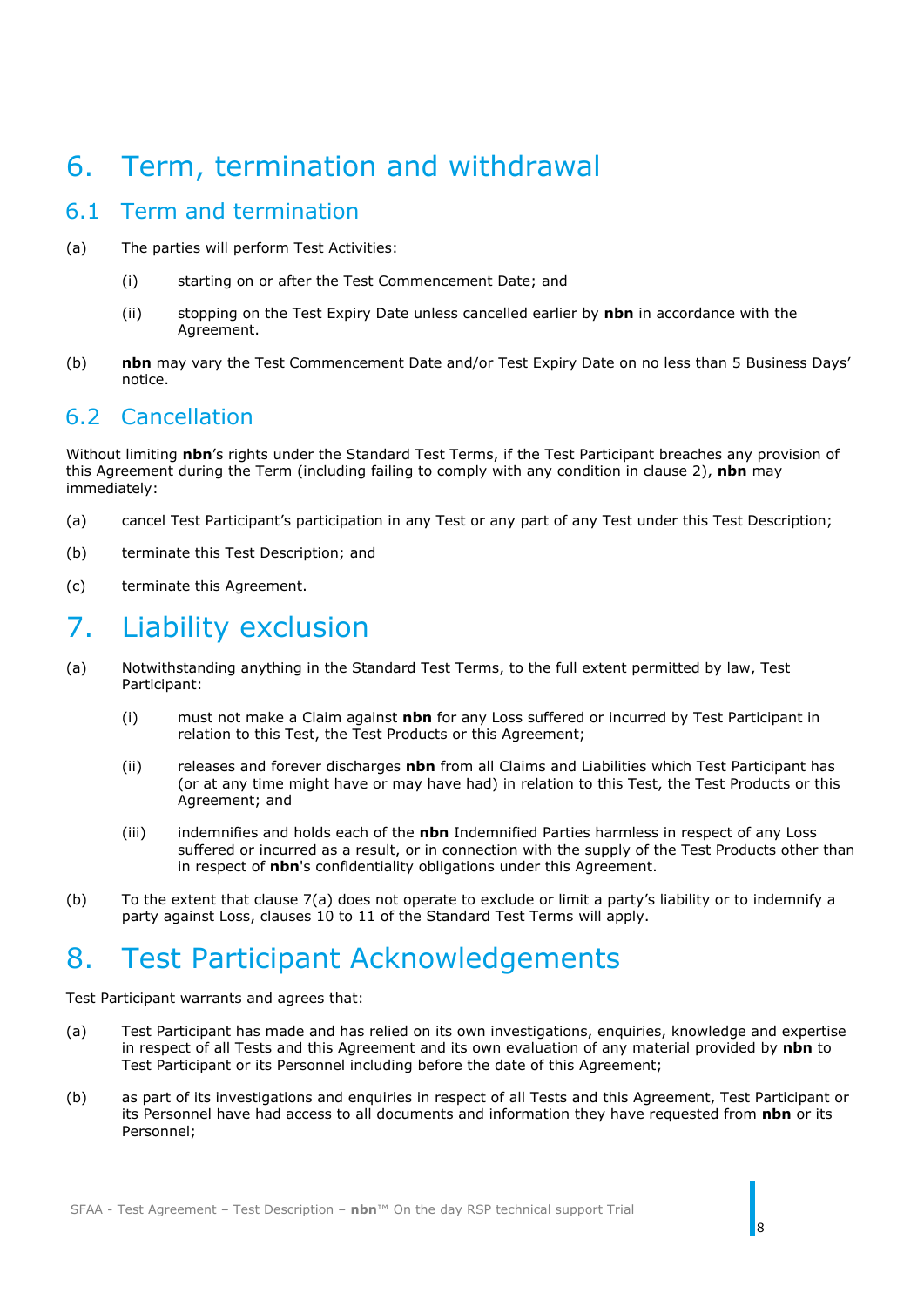- (c) Test Participant has extensive knowledge and experience in relation to the provision of similar services and has had the benefit of independent legal, financial and technical advice relating to its proposed participation in this Test and its entry into this Agreement; and
- (d) Test Participant is not entering into this Agreement in reliance on, and it may not rely on, any statement of opinion, statement of intention or any other warranty, representation or other statement made or purporting to be made by or on behalf of **nbn** or its or their Personnel, other than as expressly set out in this Agreement.

 $\overline{9}$